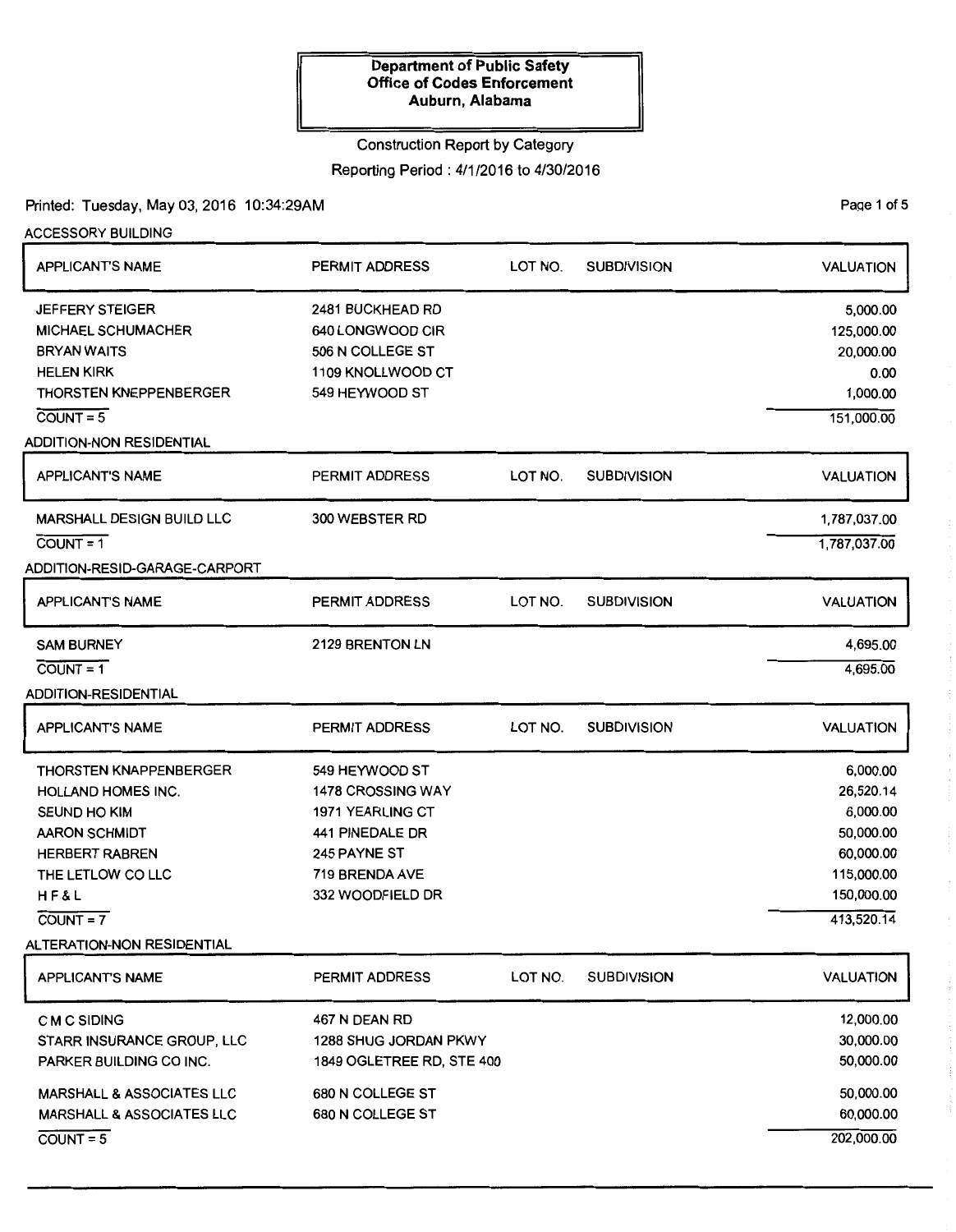### Construction Report by Category

Reporting Period: 4/1/2016 to 4/30/2016

# Printed: Tuesday, May 03, 2016 10:34:29AM

### ALTERATION-RESIDENTIAL

| <b>APPLICANT'S NAME</b>             | <b>PERMIT ADDRESS</b>       | LOT NO. | <b>SUBDIVISION</b> | <b>VALUATION</b> |
|-------------------------------------|-----------------------------|---------|--------------------|------------------|
| <b>MADISON DESIGN CONSTRUCTION</b>  | <b>1344 LAKESHORE LN</b>    |         |                    | 60,000.00        |
| WINDOW WORLD OF MONTGOMERY          | 4238 CHESTNUT DR            |         |                    | 5,518.00         |
| WINDOW WORLD OF MONTGOMERY          | 315 E MAGNOLIA AVE          |         |                    | 2,618.50         |
| <b>L &amp; M RENOVATIONS LLC</b>    | <b>1490 CROSSING WAY</b>    |         |                    | 77,000.00        |
| <b>JOSH BRUCE</b>                   | 584 TALHIEM DR              |         |                    | 4,000.00         |
| <b>B &amp; B VINYL SIDING</b>       | 295 CHEWACLA DR             |         |                    | 5,920.00         |
| C M C SIDING                        | 828 E UNIVERSITY DR         |         |                    | 8,850.00         |
| THE LETLOW CO LLC                   | 1001 CUMBERLAND DR          |         |                    | 32,000.00        |
| <b>BOBBY HORNE</b>                  | 295 CHEWACLA DR             |         |                    | 750.00           |
| PHEZA SUMNERS                       | <b>1660 EASTON CT</b>       |         |                    | 10,000.00        |
| WINDOW WORLD OF MONTGOMERY          | 634 LITTLE CREEK RD         |         |                    | 4,407.00         |
| <b>JOHN WILLIAMS</b>                | 829 DEWEY ST                |         |                    | 2,300.00         |
| $\overline{COUNT} = 12$             |                             |         |                    | 213,363.50       |
| AMUSEMENT/SOCIAL/RECREATIONAL       |                             |         |                    |                  |
| <b>APPLICANT'S NAME</b>             | <b>PERMIT ADDRESS</b>       | LOT NO. | <b>SUBDIVISION</b> | <b>VALUATION</b> |
| <b>HERRING POOLS &amp; SUPPLIES</b> | 590 HAMILTON HILLS DR       |         |                    | 18,000.00        |
| $COUNT = 1$                         |                             |         |                    | 18,000.00        |
| OFFICE/BANK/PROFESSIONAL            |                             |         |                    |                  |
| <b>APPLICANT'S NAME</b>             | <b>PERMIT ADDRESS</b>       | LOT NO. | <b>SUBDIVISION</b> | <b>VALUATION</b> |
| DAVID CRUM CONSTRUCTION, INC.       | <b>1702 SAUGAHATCHEE RD</b> |         |                    | 676,314.02       |
| $COUNT = 1$                         |                             |         |                    | 676,314.02       |

PaQe 2 of 5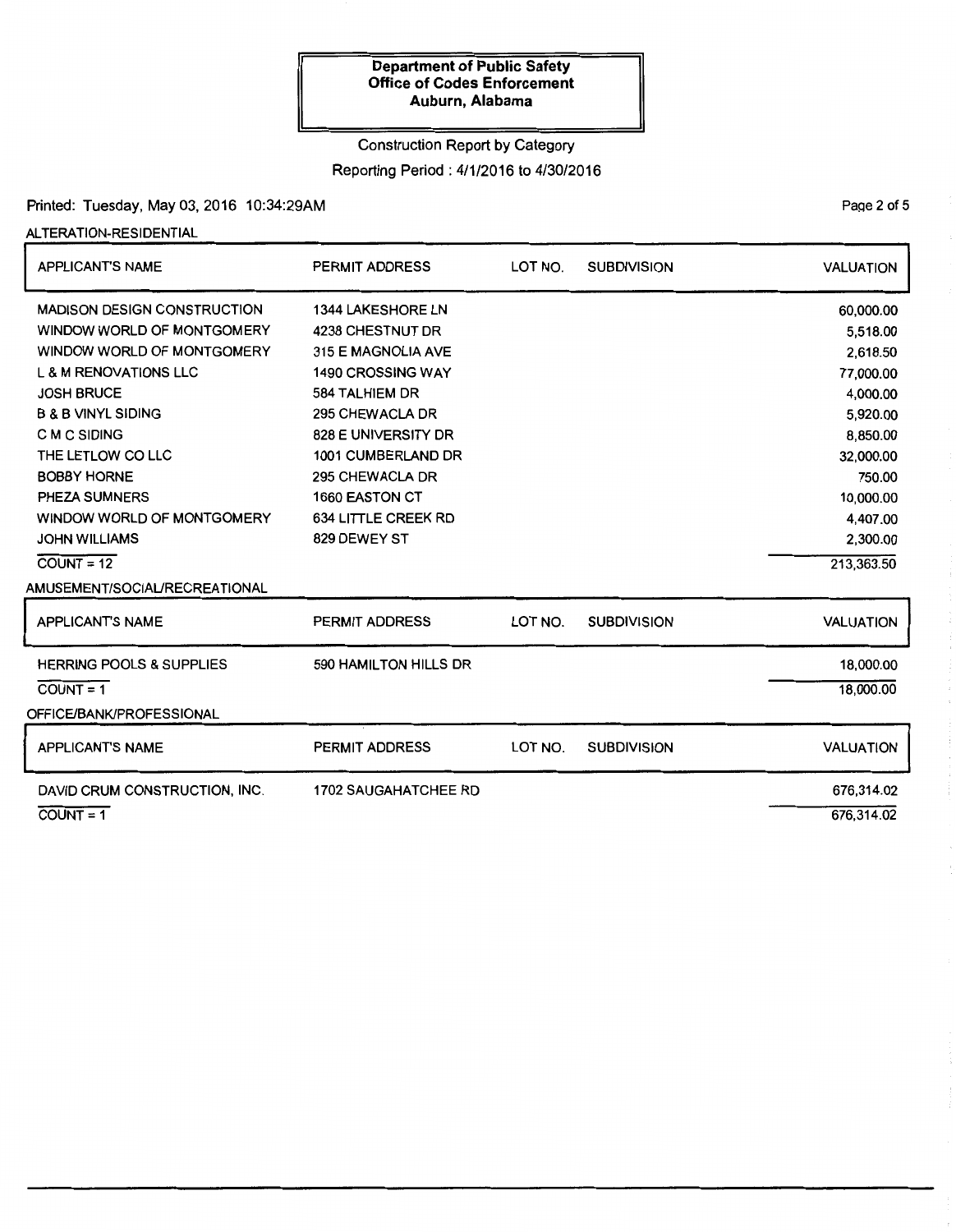# Construction Report by Category Reporting Period: 4/1/2016 to 4/30/2016

### Printed: Tuesday, May 03, 2016 10:34:29AM

### ROOFING-RESIDENTIAL

| <b>APPLICANT'S NAME</b>        | <b>PERMIT ADDRESS</b>    | LOT NO. | <b>SUBDIVISION</b> | <b>VALUATION</b> |
|--------------------------------|--------------------------|---------|--------------------|------------------|
| SOL ROOFING, LLC               | 1725 STONEPOINTE DR      |         |                    | 12,000.00        |
| TRIPLE B CONSTRUCTION          | 167 GREEN ST             |         |                    | 4,750.00         |
| TRIPLE B CONSTRUCTION          | 1361 KENT DR             |         |                    | 8,300.00         |
| <b>BILL LYNN</b>               | 975 PLEASANT AVE         |         |                    | 3,000.00         |
| <b>DAN MOORE</b>               | 436 PERRY ST             |         |                    | 3,500.00         |
| <b>HOLLAND HOMES INC.</b>      | 400 CROSS CREEK RD       |         |                    | 11,897.46        |
| <b>SUPERIOR ROOFING</b>        | 498 CARY DR              |         |                    | 9,475.00         |
| <b>SUPERIOR ROOFING</b>        | 512 GREENTREE TER        |         |                    | 5,100.00         |
| <b>BILL LYNN</b>               | 213 N DONAHUE DR         |         |                    | 5,500.00         |
| <b>MCCRORY CONTRACTING</b>     | 3675 HAWKS LANDING       |         |                    | 9,300.00         |
| <b>B &amp; L ROOFING</b>       | 600 SCOTTWOODS DR        |         |                    | 4,800.00         |
| <b>ELITE ROOFING</b>           | 434 E MAGNOLIA AVE       |         |                    | 1,500.00         |
| COOK PLUMBING, GAS, REMODELING | 2495 GUNSTON CT          |         |                    | 9,786.00         |
| <b>CAROL CARRUTH</b>           | 106 N RYAN ST            |         |                    | 1,200.00         |
| <b>JONES BROTHERS ROOFING</b>  | <b>308 TULLAHOMA DR</b>  |         |                    | 5.453.00         |
| <b>MCCRORY CONTRACTING</b>     | <b>1512 TURN LAKE CT</b> |         |                    | 9,600.00         |
| <b>H &amp; H CONSTRUCTION</b>  | 341 YUKON DR             |         |                    | 10,000.00        |
| <b>SUPERIOR ROOFING</b>        | 979 GENTRY DR            |         |                    | 6,810.00         |
| <b>JACKSON LINDBURGH</b>       | 814 N COLLEGE ST         |         |                    | 1,000.00         |
| <b>SUPERIOR ROOFING</b>        | <b>719 MERCER CIR</b>    |         |                    | 7,734.00         |
| $COUNT = 20$                   |                          |         |                    | 130,705.46       |

PaQe 3 of 5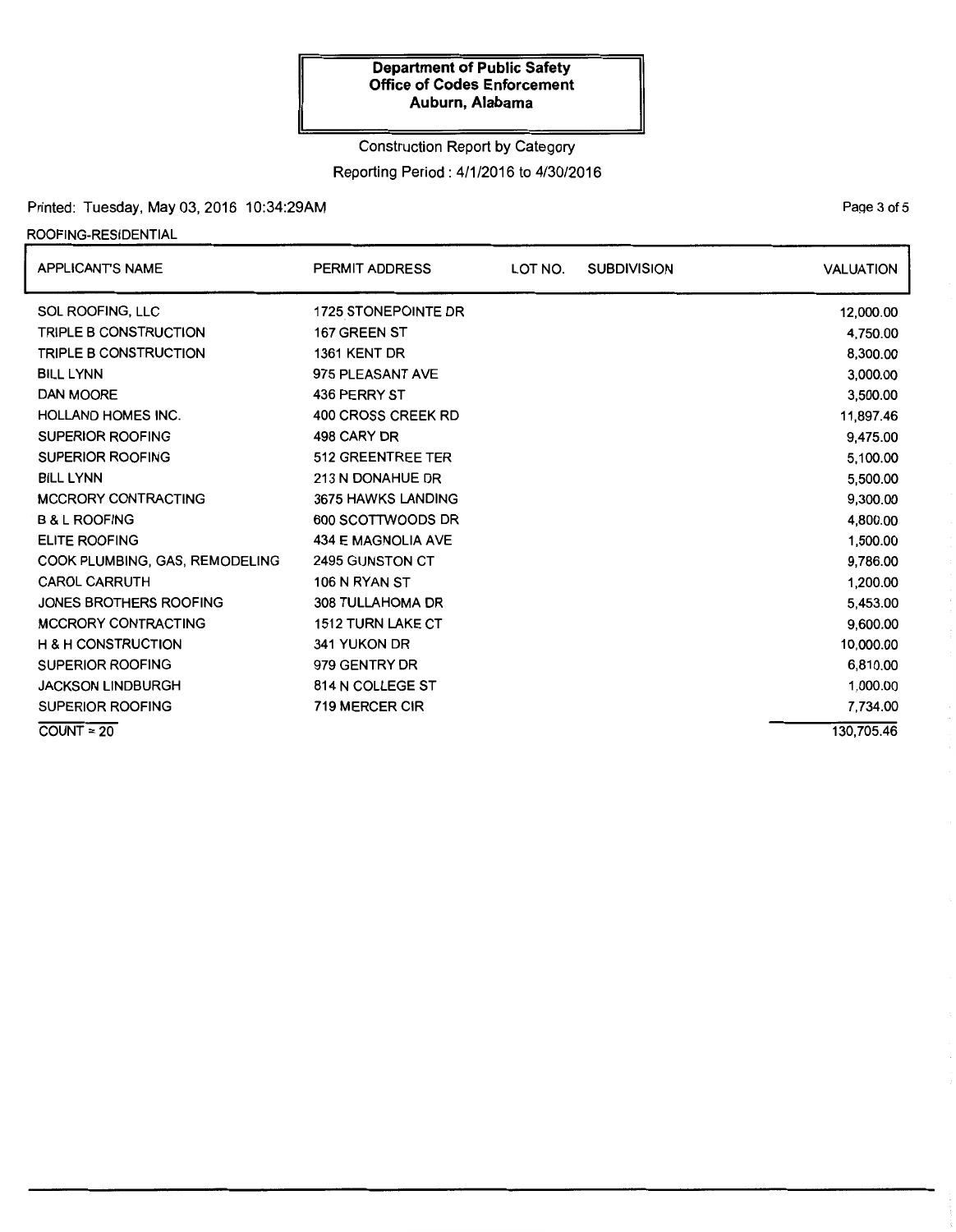# Construction Report by Category Reporting Period : 4/1/2016 to 4/30/2016

# Printed: Tuesday, May 03, 2016 10:34:29AM

### SINGLE FAMILY HOUSE-DETACHED

| <b>APPLICANT'S NAME</b>           | <b>PERMIT ADDRESS</b>       | LOT NO. | <b>SUBDIVISION</b>           | <b>VALUATION</b> |
|-----------------------------------|-----------------------------|---------|------------------------------|------------------|
| HOMESTEAD RESIDENTIAL             | 1746 SCARSBORO LN           | 637     | <b>CAMDEN RIDGE</b>          | 304,987.48       |
| <b>MICHAEL A MONK</b>             | 5 DICKENS ALY               | 43      | <b>LEGACY</b>                | 333,025.88       |
| <b>GRAYHAWK HOMES INC</b>         | 1627 N CAMDEN DR            | 2       | <b>DONAHUE RIDGE</b>         | 314,560.21       |
| <b>HARRIS DOYLE HOMES</b>         | <b>1258 SOUTHRIDGE CT</b>   | 48      | <b>CYPRESS POINT</b>         | 349,097.00       |
| HOMEWORKS OF ALABAMA INC          | <b>126 CAROLINA CT</b>      | 40      | <b>CHARLESTON PLACE</b>      | 288,438.79       |
| <b>HARRIS DOYLE HOMES</b>         | 2423 MIMMS LN               | 44      | <b>MIMMS TRAIL</b>           | 300,583.32       |
| DILWORTH DEVELOPMENT              | 2302 EAST LAKE BLVD         | 19      | <b>EAST LAKE SUBDIVISION</b> | 332,185.55       |
| DILWORTH DEVELOPMENT              | 936 ANDREWS AVE             | 200     | YARBROUGH FARMS - THE PARC   | 275,189.85       |
| DILWORTH DEVELOPMENT              | 328 BAYTREE LN              | 5       | <b>CARY WOODS</b>            | 276,795.57       |
| EDGAR HUGHSTON BUILDER INC.       | 2204 MORGAN DR              | 100     | <b>MORGAN WOODS</b>          | 293,722.05       |
| <b>GRAYHAWK HOMES INC</b>         | 1365 CLOVERBROOK CIR        | 1       | SOUTHERN EDGE                | 188,650.56       |
| DACK HOMES WEST LLC               | 2168 AUTUMN RIDGE WAY       | 135A    | <b>AUTUMN RIDGE</b>          | 167,434.54       |
| <b>EASTBROOK HOMES</b>            | 2025 MOHICAN DR             | 171     | <b>PRESERVE</b>              | 380,130.48       |
| <b>RIDGE CREST PROPERTIES LLC</b> | 1532 CLUB CREEK DR          | 33      | YARBROUGH FARMS              | 425,584.50       |
| DILWORTH DEVELOPMENT              | 2620 WILMINGTON CT          | 5       | <b>WHITE OAKS</b>            | 340,075.14       |
| HARRIS DOYLE HOMES                | <b>1276 SOUTHRIDGE CT</b>   | 45      | <b>CYPRESS POINT</b>         | 337,582.74       |
| <b>STONE MARTIN BUILDERS</b>      | 2638 SALFORD ST             | 8       | <b>COTSWOLDS</b>             | 302,292.47       |
| <b>LANDMARK BUILDERS LLC</b>      | 498 NOTTINGHAM DR           | 130     | <b>WHITE OAKS</b>            | 462,356.83       |
| <b>HARRIS DOYLE HOMES</b>         | <b>1114 SOUTHRIDGE CT</b>   | 72      | <b>CYPRESS POINT</b>         | 464,327.07       |
| <b>HARRIS DOYLE HOMES</b>         | <b>1263 SOUTHRIDGE CT</b>   | 22      | <b>CYPRESS POINT</b>         | 194,889.38       |
| <b>RIVERCHASE HOMES LLC</b>       | 4124 CREEKVIEW CT           | 46      | <b>PARKERSON MILL</b>        | 295,682.48       |
| <b>RIVERCHASE HOMES LLC</b>       | 4128 CREEKVIEW CT           | 45      | <b>PARKERSON MILL</b>        | 282,154.72       |
| <b>MICHAEL SCHUMACHER</b>         | 1506 BEAM CT                | 155     | <b>EAST LAKE SUBDIVISION</b> | 443,692.53       |
| STONE MARTIN BUILDERS             | 2663 SALFORD ST             | 48      | <b>COTSWOLDS</b>             | 258,001.48       |
| <b>STONE MARTIN BUILDERS</b>      | 2607 SALFORD ST             | 62      | <b>COTSWOLDS</b>             | 258,001.48       |
| <b>STONE MARTIN BUILDERS</b>      | <b>845 WHITTINGTON ST</b>   | 16      | <b>COTSWOLDS</b>             | 424,092.03       |
| <b>GRAYHAWK HOMES INC</b>         | 1476 CLOVERBROOK CIR        | 30      | SOUTHERN EDGE                | 219,570.76       |
| THE WORTHY GROUP, INC.            | <b>114 PRATHERS LAKE DR</b> | 25      | THE WOODS AT PRATHERS LAKE   | 499,951.06       |
| <b>GRAYHAWK HOMES INC</b>         | 2163 CARDINAL LN            | 59      | <b>PRESERVE</b>              | 349,684.70       |
| ADAMSON CONSTRUCTION CORP LLC     | 4133 CREEKVIEW CT           | 57      | <b>PARKERSON MILL</b>        | 337,173.02       |
| <b>EASTBROOK HOMES</b>            | 2039 COVEY DR               | 126     | <b>PRESERVE</b>              | 253,997.10       |
| <b>STONE MARTIN BUILDERS</b>      | 2631 SALFORD ST             | 55      | <b>COTSWOLDS</b>             | 266,775.14       |
| DILWORTH DEVELOPMENT              | 2150 CONCORDE CT            | 364     | <b>ASHETON LAKES</b>         | 294,091.81       |
| <b>CHRIS SMITH</b>                | 608 HEYWOOD ST              | 24      | <b>COTSWOLDS</b>             | 302,886.41       |
| <b>HARRIS DOYLE HOMES</b>         | 2452 MIMMS LN               | 11      | <b>MIMMS TRAIL</b>           | 210,772.22       |
| <b>STONE MARTIN BUILDERS</b>      | 2614 SALFORD ST             | 2       | <b>COTSWOLDS</b>             | 297,392.89       |
| $COUNT = 36$                      |                             |         |                              | 11,325,829.24    |

PaQe 4 of 5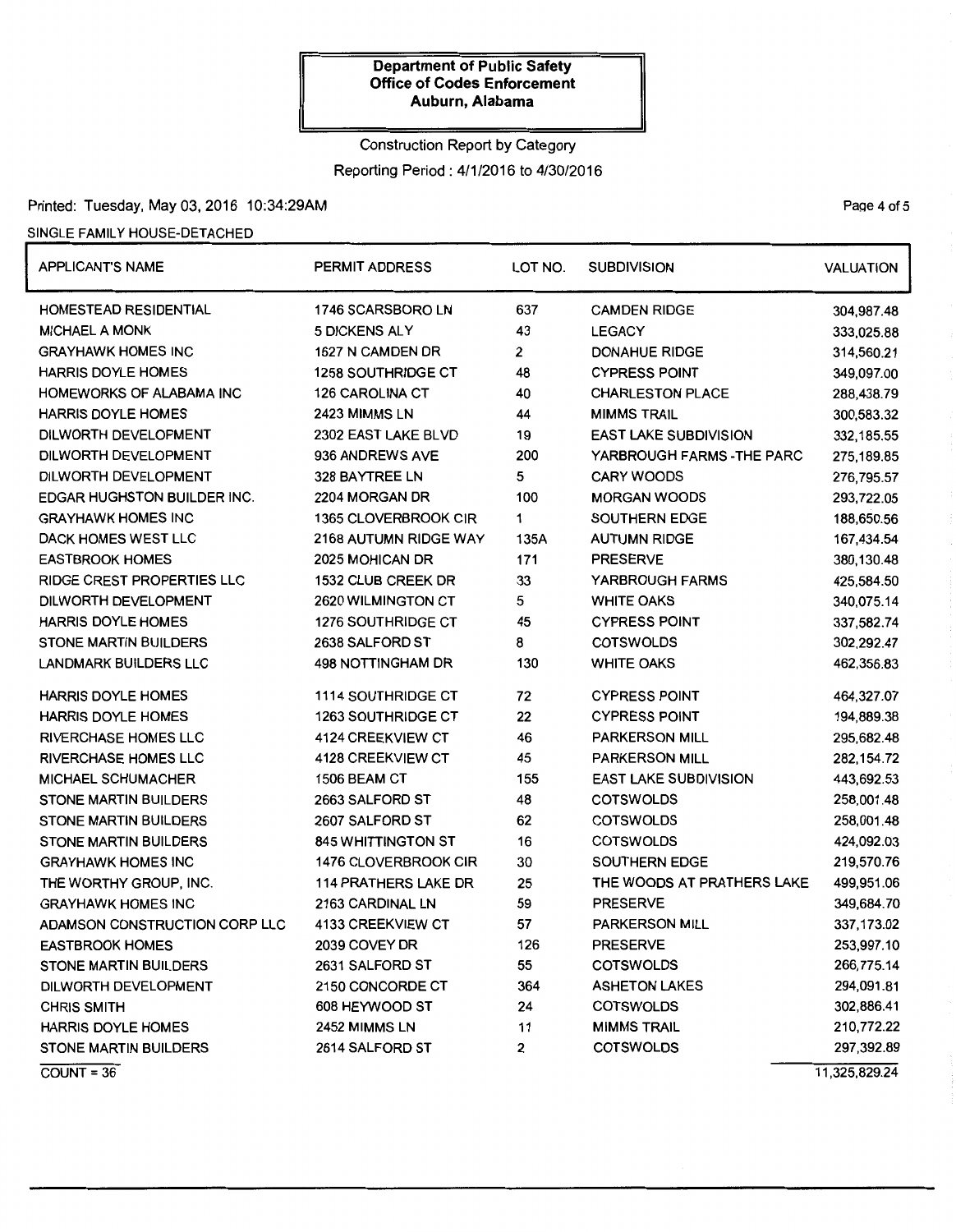# Construction Report by Category Reporting Period: 4/1/2016 to 4/30/2016

Printed: Tuesday, May 03, 2016 10:34:29AM

TOTAL COUNT= 89

TOTAL VALUATION= 14,922,464.36

PaQe 5 of 5

alm Muls

BUILDING OFFICIAL